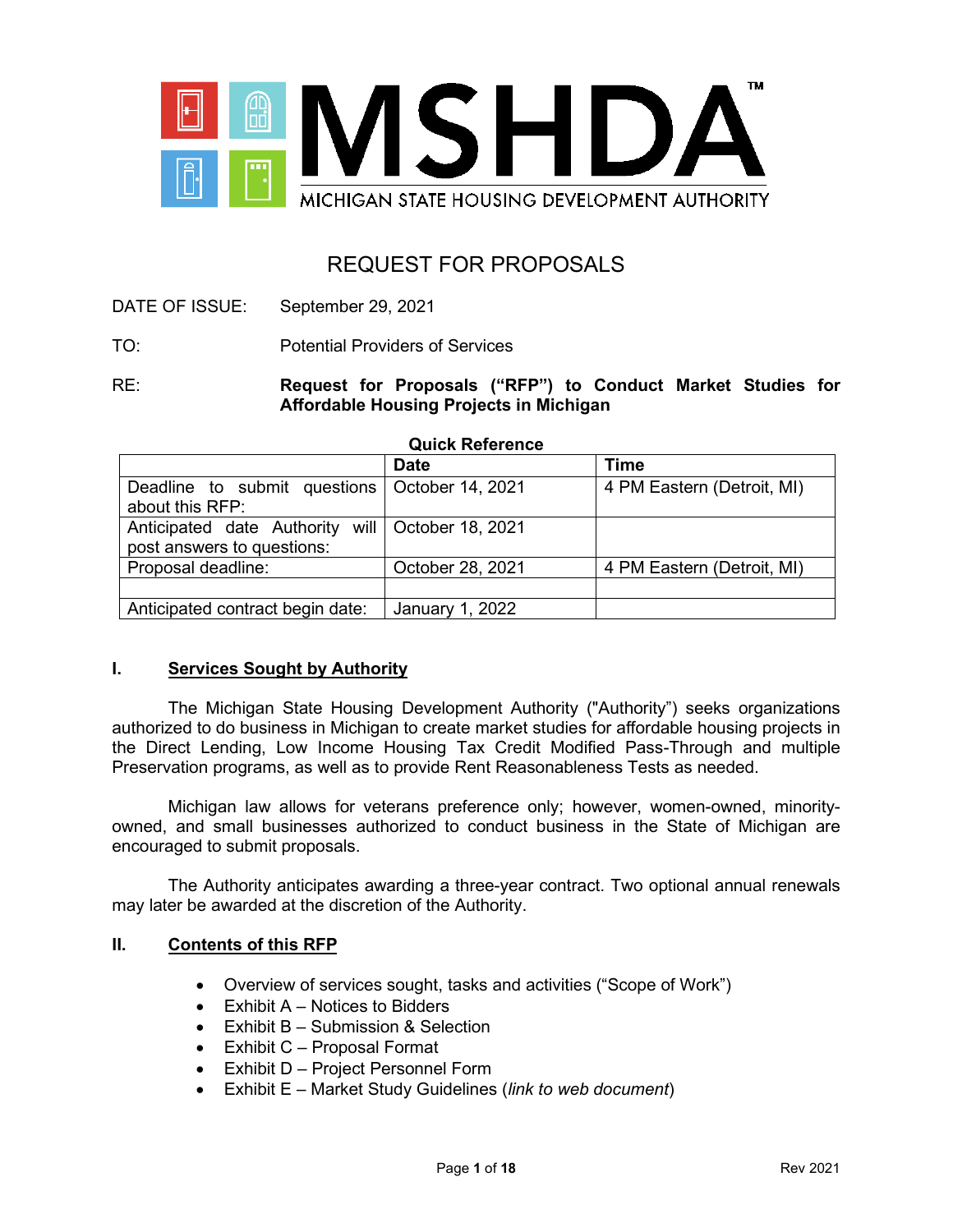#### **III. Overview**

The Authority seeks organizations to create market studies for affordable housing projects. The services assist Authority Market Research staff in making decisions concerning the market viability of development funding proposals. The service will help/enable the Authority to choose the best proposals by approved analysts, providing accurate, unbiased information as well as carefully considered professional expertise.

The selected contractor will also advise and educate Authority representatives related to contractor services sought as outlined below.

#### **IV. Objectives, Tasks & Activities, and Deadlines**

**A. Objectives.** The selected contractor must meet the following objectives:

- **1.** Conduct market analyses using Authority guidelines and timelines.
- **2.** Employ data and analysis to support the development of marketable housing units that serve the need for affordable housing in Michigan's communities.
- **3.** Provide recommendations on the character of affordable housing developments that can be used in Authority decision-making processes.
- **B. General Tasks & Activities.** Including but not limited to the following:
	- **1.** Perform analysis of housing markets.
	- **2.** Conduct site visits as necessary.
	- **3.** Create market studies using Authority market study guidelines (link provided in Exhibit E of this RFP).
	- **4.** Estimate the effect of new development on existing Authority portfolio projects in the same market.
	- **5.** Communicate results of studies to both developers and the Authority.
	- **6.** Make objective recommendations concerning rents, absorption periods and overall market feasibility of a project consistent with data and analysis presented in market studies.

## **C. Deadlines for Completing Objectives**

- **1.** Work must be completed within given time frames:
	- **a.** Five to six weeks for a full study.
	- **b.** Three to four weeks for both an updated market study and a reduced scope market study.

#### **V. Standards for Performance**

If awarded a contract, the selected contractor shall perform in accordance with the following standards:

- **A.** Conclusions reached in the study should reflect the analyst's objective, professional opinion on the market need and performance of the subject property.
- **B.** Studies must conform to Authority market analysis guidelines, *including the order of information presented.*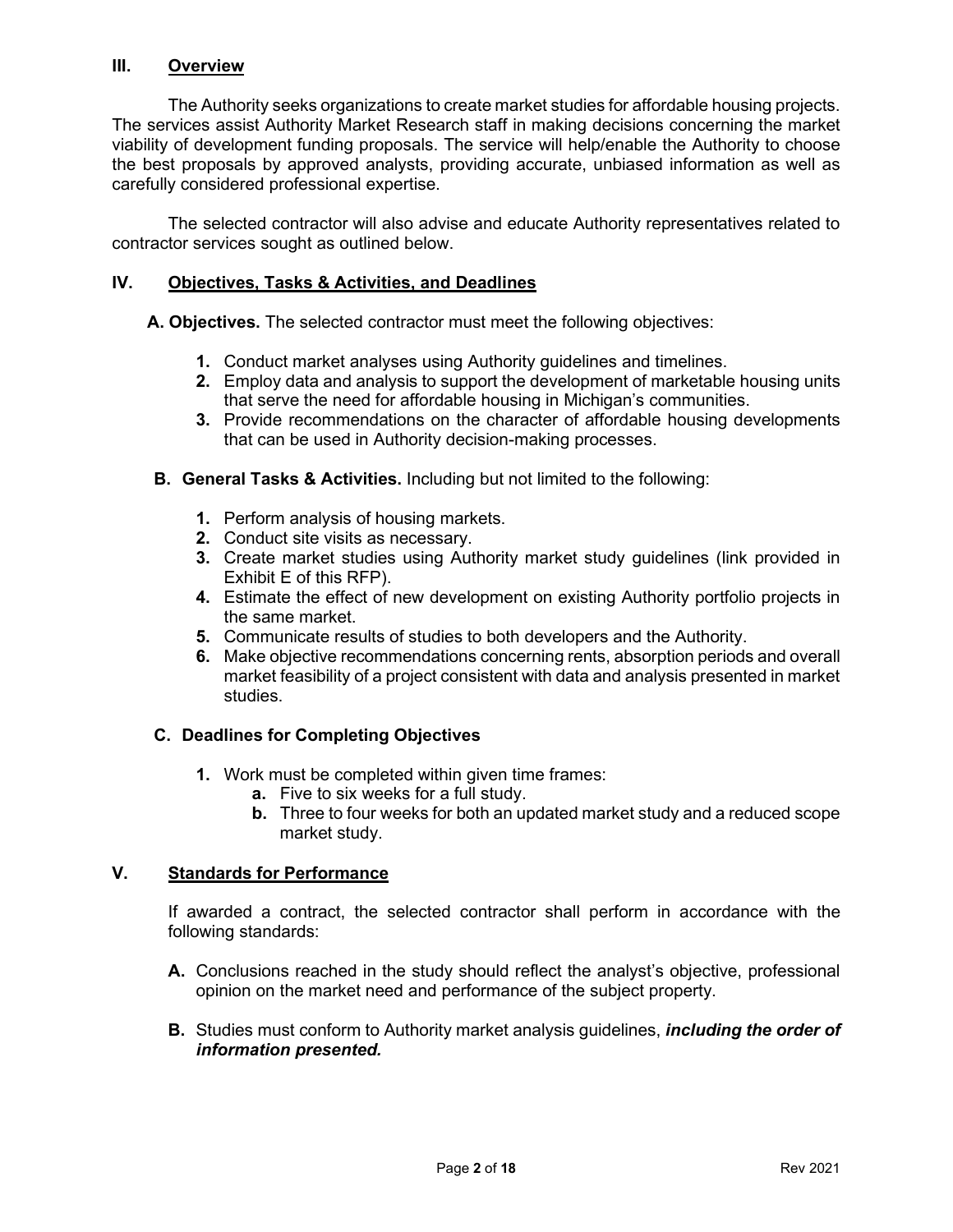## **EXHIBIT A**

#### **NOTICE TO BIDDERS**

#### **I. Notifications to Bidders**

- **A. Revisions to RFP.** If, prior to the proposal deadline, the Authority deems it necessary to provide additional clarifying information, or to revise any part of the RFP, supplements or revisions will be provided to all Bidders who have indicated they will submit a proposal. Proposals will then be evaluated based on the terms and conditions of the RFP, any supplements or revisions to the RFP, and the answers to any written questions.
- **B. Organization Authorized to Transact Business in Michigan.** The Bidder must be either a Michigan entity (limited partnership, Limited Liability Company, for-profit corporation or non-profit corporation, etc.) or, if foreign, authorized to do business in the State of Michigan.

#### **Proposals from Sole Proprietors Will Not be Accepted**

Questions regarding specific requirements to transact business in the State of Michigan should be referred to or otherwise contact the Michigan Department of Licensing and Regulatory Affairs, Corporations, Securities & Commercial Licensing Bureau at:

[http://www.michigan.gov/lara/0,4601,7-154-61343\\_35413---,00.html.](http://www.michigan.gov/lara/0,4601,7-154-61343_35413---,00.html)

- **C. Minimum Internet/Technological Capabilities.** The Bidder must have phone, internet, and e-mail access. Internet and e-mail access must be adequate to allow the Bidder to receive, download and upload data, files and attachments from Authority staff. (Current state standards are limited to a functional size of 20 MB).
- **D. Limits on Liability & Indemnification.** The Bidder must review and acknowledge that the Authority will require the Bidder to satisfy the following requirements prior to the execution of a contract with the Authority. If the Bidder has objections, please provide an explanation with your proposal outlining the objection.

If awarded a contract, the Bidder agrees to:

- **1.** Indemnify, defend and hold harmless the Authority, its Board, officers, employees and agents, from and against all losses, liabilities, penalties, fines, damages and claims (including taxes), and all related costs and expenses (including reasonable attorneys' fees and disbursements and costs of investigation, litigation, settlement, judgments, interest and penalties), arising from or in connection with any of the following:
	- **a.** any claim, demand, action, citation or legal proceeding against the Authority, its employees and agents arising out of or resulting from (1) the services provided ("Services") or (2) performance of the Services, duties, responsibilities, actions or omissions of the Bidder or any of its subcontractors under an awarded contract.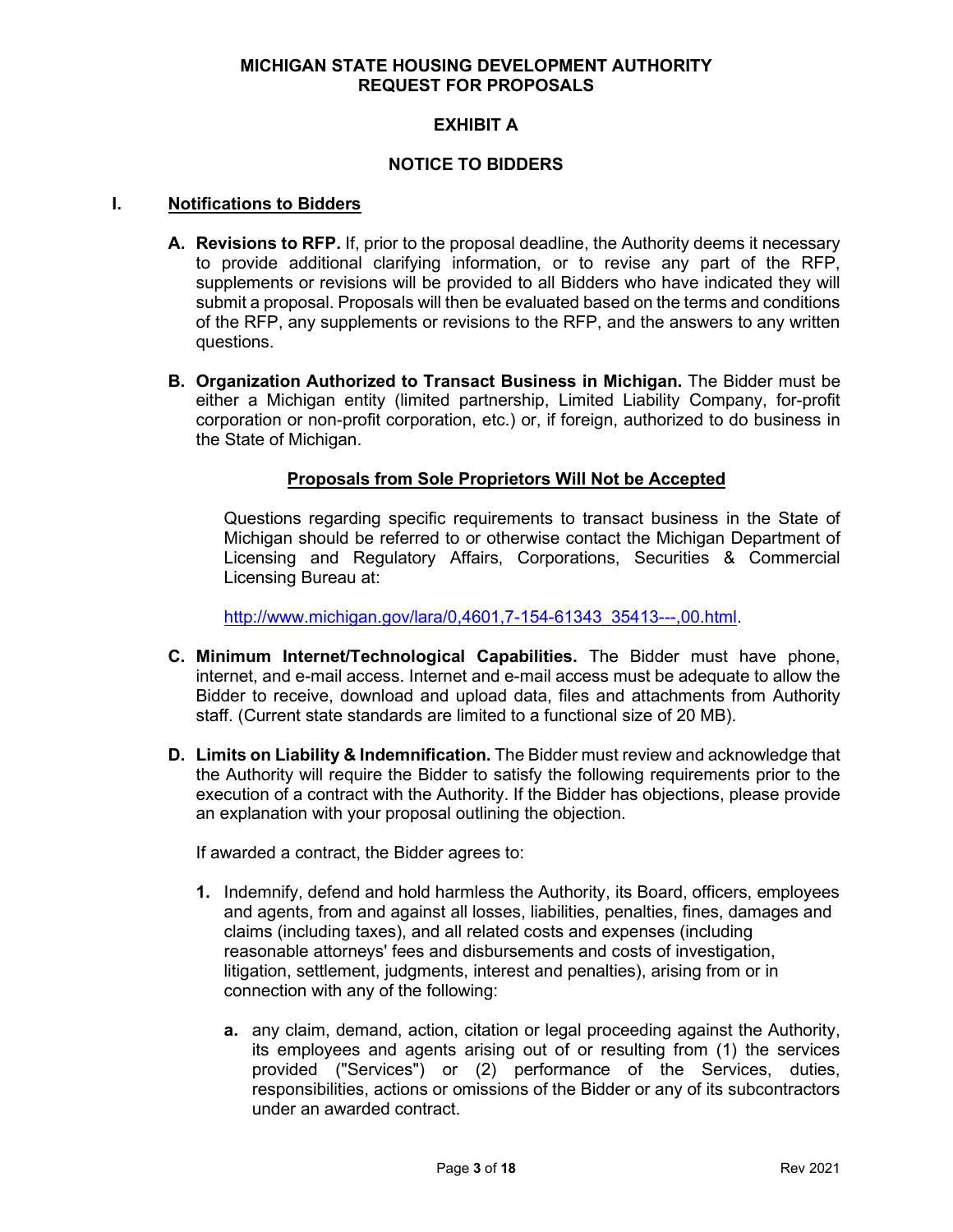- **b.** any claim, demand, action, citation or legal proceeding against the Authority, its employees and agents arising out of or resulting from a breach by the Bidder of any representation or warranty made by the Bidder in an awarded contract.
- **c.** any claim, demand, action, citation or legal proceeding against the Authority, its employees and agents arising out of or related to occurrences that the Bidder is required to insure against as provided for in an awarded contract.
- **d.** any claim, demand, action, citation or legal proceeding against the Authority, its employees and agents arising out of or resulting from the death or bodily injury of any person, or the damage, loss or destruction of any real or tangible personal property, in connection with the performance of services by the Bidder, by any of its subcontractors, by anyone directly or indirectly employed by any of them, or by anyone for whose acts any of them may be liable; provided, however, that this indemnification obligation shall not apply to the extent, if any, that such death, bodily injury or property damage is caused solely by the negligence or reckless or intentional wrongful conduct of the Authority.
- **e.** any claim, demand, action, citation or legal proceeding against the Authority, its employees and agents which results from an act or omission of the Bidder or any of its subcontractors in its or their capacity as an employer of a person.
- **f.** any action or proceeding threatened or brought against the Authority to the extent that such action or proceeding is based on a claim that any piece of equipment, software, commodity or service supplied by the Bidder or its subcontractors, or the operation of such equipment, software, commodity or service, or the use or reproduction of any documentation provided with such equipment, software, commodity or service infringes any United States or foreign patent, copyright, trade secret or other proprietary right of any person or entity, which right is enforceable under the laws of the United States.
- **E. Michigan Freedom of Information Act.** All documents submitted to the Authority are subject to the Michigan Freedom of Information Act ("FOIA"). In the event a request for submitted documents is made to the Authority, the Authority's FOIA Coordinator will redact or withhold information and/or documents that are exempt from disclosure under FOIA. *See MCL 15.243 et seq.* Please note that any requests by non-MSHDA personnel to review proposals will be denied until the deadline for submission of the bids has expired. *See MCL 15.243(1)(i).*

## **Please submit FOIA requests to the Authority as follows:**

#### **MSHDA FOIA Coordinator c/o Legal Affairs Email: MSHDA-FOIA@michigan.gov**

- **F. Preferences.** Michigan law accommodates some bidder preferences:
	- **1.** Michigan Based Business

All other things being equal, the state of Michigan must give preference to products manufactured or services offered by Michigan-based firms. See MCL Section 18.1261 (http://legislature.mi.gov/doc.aspx?mcl-18-1261) and Section 18.1268 (http://legislature.mi.gov/doc.aspx?mcl-18-1268).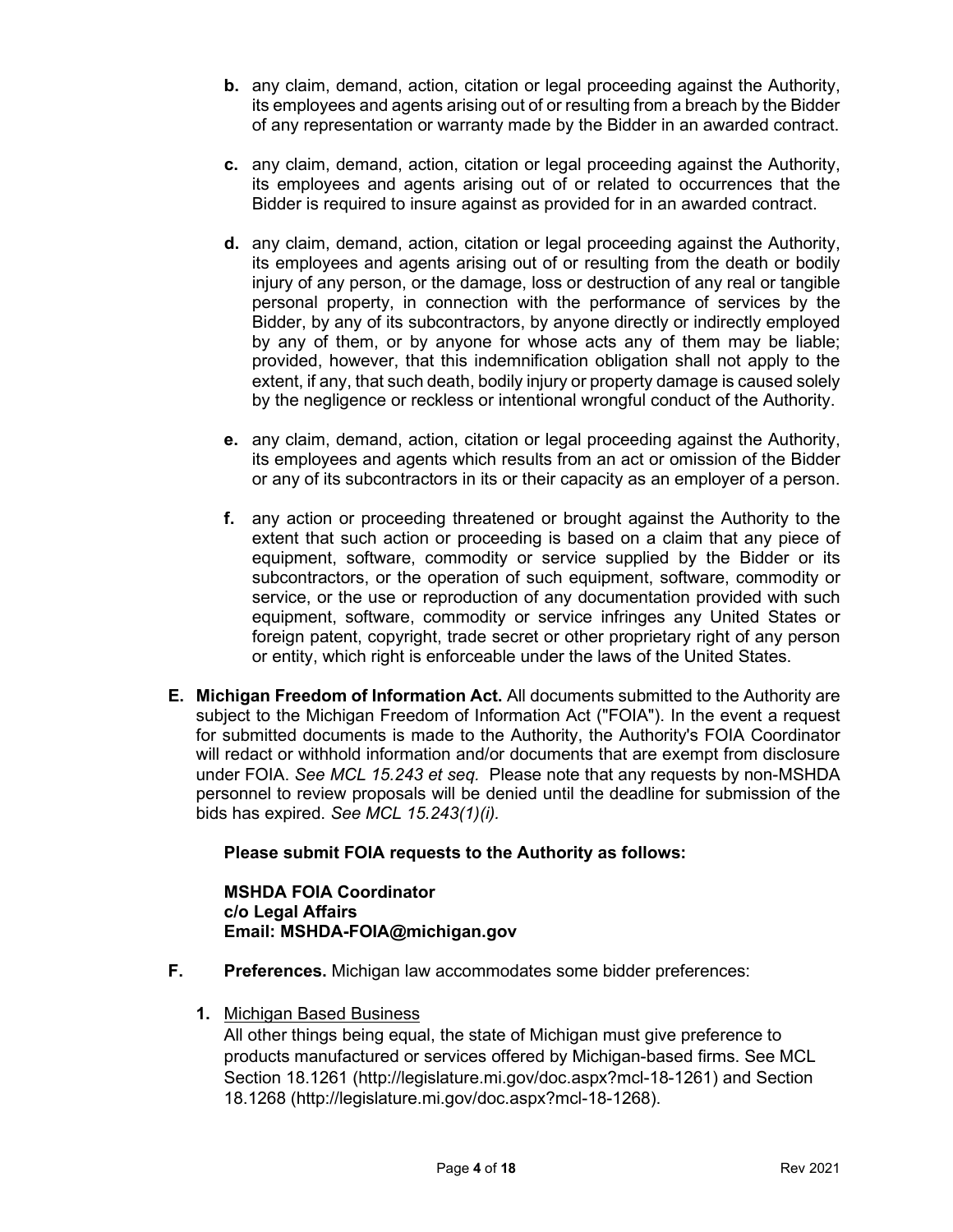**2.** Geographically-Disadvantaged Business

All other things being equal, the state of Michigan must give preference to products manufactured or services offered by a Geographically-Disadvantaged Business Enterprise. It is the goal of the State that 3% or more of contract payments each state fiscal year will be made to certified Geographically-Disadvantaged Business Enterprises by the 2022-23 fiscal year. See Executive Directive 2019-08 (https://www.michigan.gov/whitmer/0,9309,7387- 90499\_90704-486613--,00.html).

**3.** Qualified Service-Disabled Veteran-Owned Businesses

It is the goal of the State to award 5% of total state expenditures for construction, goods, and services to qualified service-disabled veteran-owned businesses. The State provides a 10% pricing preference for businesses owned by qualifieddisabled veterans. See MCL Section 18.1241 (http://legislature.mi.gov/doc.aspx?mcl-18-1241) and Section 18.1261 (http://legislature.mi.gov/doc.aspx?mcl-18-1261).

- **G. Submissions Subsequent to Award**. As part of an awarded contract, the selected contractor will be required to review and provide and/or acknowledge additional documents including but not limited to:
	- W-9 Request for Taxpayer Identification Number and Certification.
	- Proof of proper insurance coverage.
	- Retiree Rehire Certificate, if necessary.
- **H. Insurance Coverage.** The Bidder must maintain and provide evidence, satisfactory to the Authority, of the following minimum insurance coverage:
	- **1.** General Liability Insurance for \$1,000,000 with the Authority shown as additional insured;
	- **2.** Errors and Omissions Insurance for \$1,000,000 for each occurrence and \$1,000,000 annual aggregate;
	- **3.** Worker's Compensation Insurance (if required under state law). Any citing of a policy of insurance must include a listing of the States where that policy's coverage is applicable.
	- **4.** If required by the Authority, Cyber Security Insurance for \$1,000,000.
- **I. Payments to Pensioned Retirees.** 2007 PA 95, MCL 38.68c requires retirees of the State Employees Retirement System ("Pensioned Retirees") who become employed by the State either directly or indirectly through a contractual arrangement with another party on or after October 1, 2007 to forfeit their respective state pensions for the duration of their reemployment. **Accordingly, any pensioned retiree who provides or renders services pursuant to the contract for which bids will be made under this RFP shall be required to forfeit his or her pension during the term of the contract.**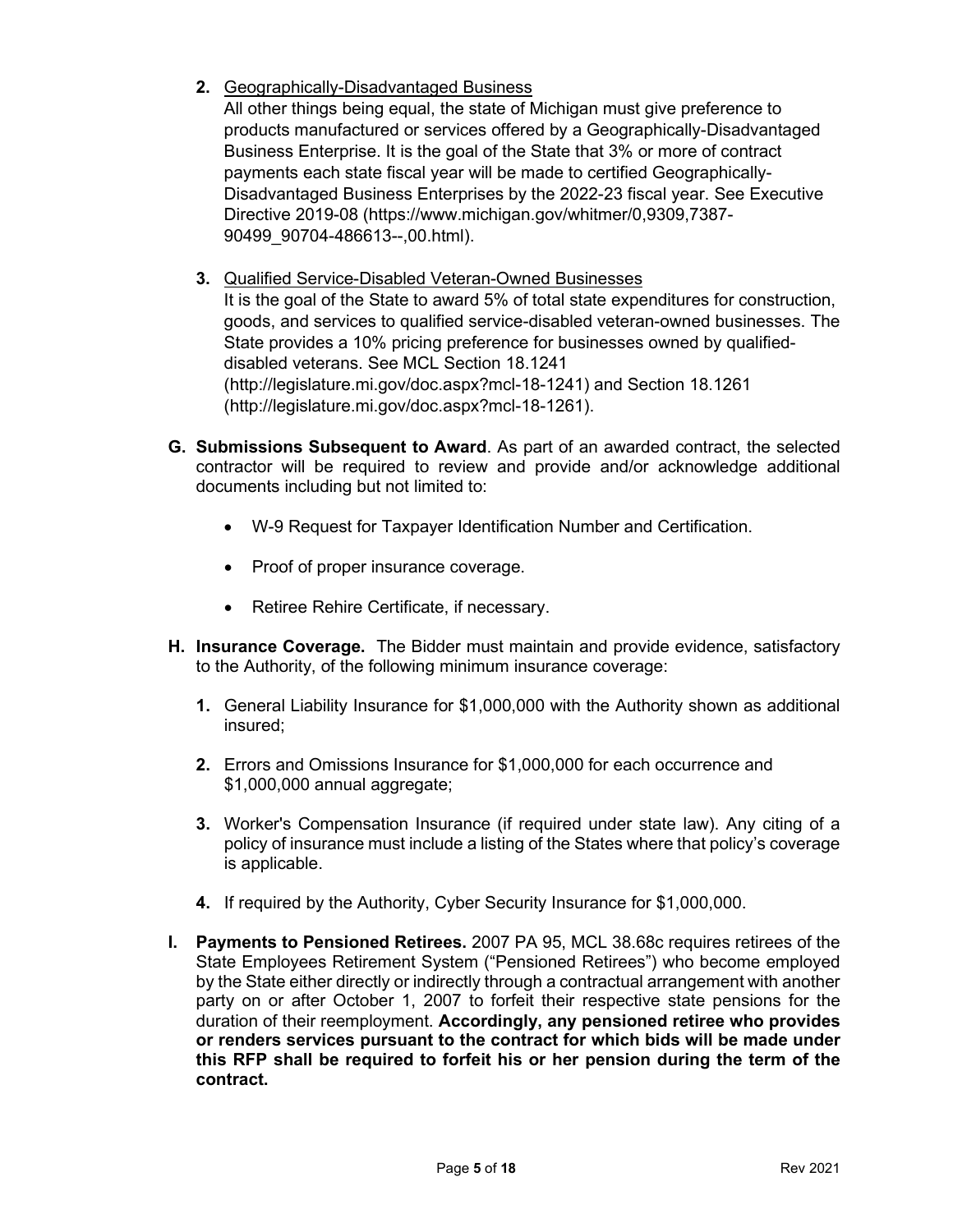Proposals must acknowledge and confirm whether pensioned retirees will render services under the contract being sought through this RFP. If the Bidder intends to use a pensioned retiree, the Bidder must submit written confirmation from the pensioned retiree that he or she agrees to forfeit his or her pension during the term of the contract, if awarded. If awarded a contract, the Bidder must submit a copy of the pensioned retiree's directions to the State of Michigan's Office of Retirement Services ("ORS") to withhold the retiree's pension payments until the end of the contract term by having the pensioned retiree complete a Retiree Rehire Certificate. A copy of the Retiree Rehire Certificate will be required to be submitted prior to executing an awarded contract.

**J. Contract Award Approvals.** Prior to executing an awarded contract, the Authority must seek and obtain Michigan Civil Service approval. The required forms will be submitted to Civil Service prior to the Authority's Board approval.

Contracts that equal or exceed \$45,000 must be approved by the Authority's Board. Thereafter, an awarded contract will be forwarded to the selected Bidder with instructions to review and sign it. Upon receiving the signed contract, the Authority's Procurement Office will submit the contract to a duly authorized signatory for final execution on behalf of the Authority. One fully executed contract will then be returned to the selected contractor.

- **K. Commencement of Work.** Project work shall not commence until execution of a project contract. The selected contractor shall not proceed with performance of the project work or incurring of project costs until both parties have signed the project contract to show acceptance of its terms and conditions.
- **L. Project Control.** The selected contractor will carry out this project under the direction and control of the Authority and its designated Contract Administrator.
- **M. Applicable Laws.** The selected contractor will be required to comply with all Michigan and federal laws, as well as acquire any permits or permission-related documents to provide services being sought.

**Rest of Page Intentionally Left Blank**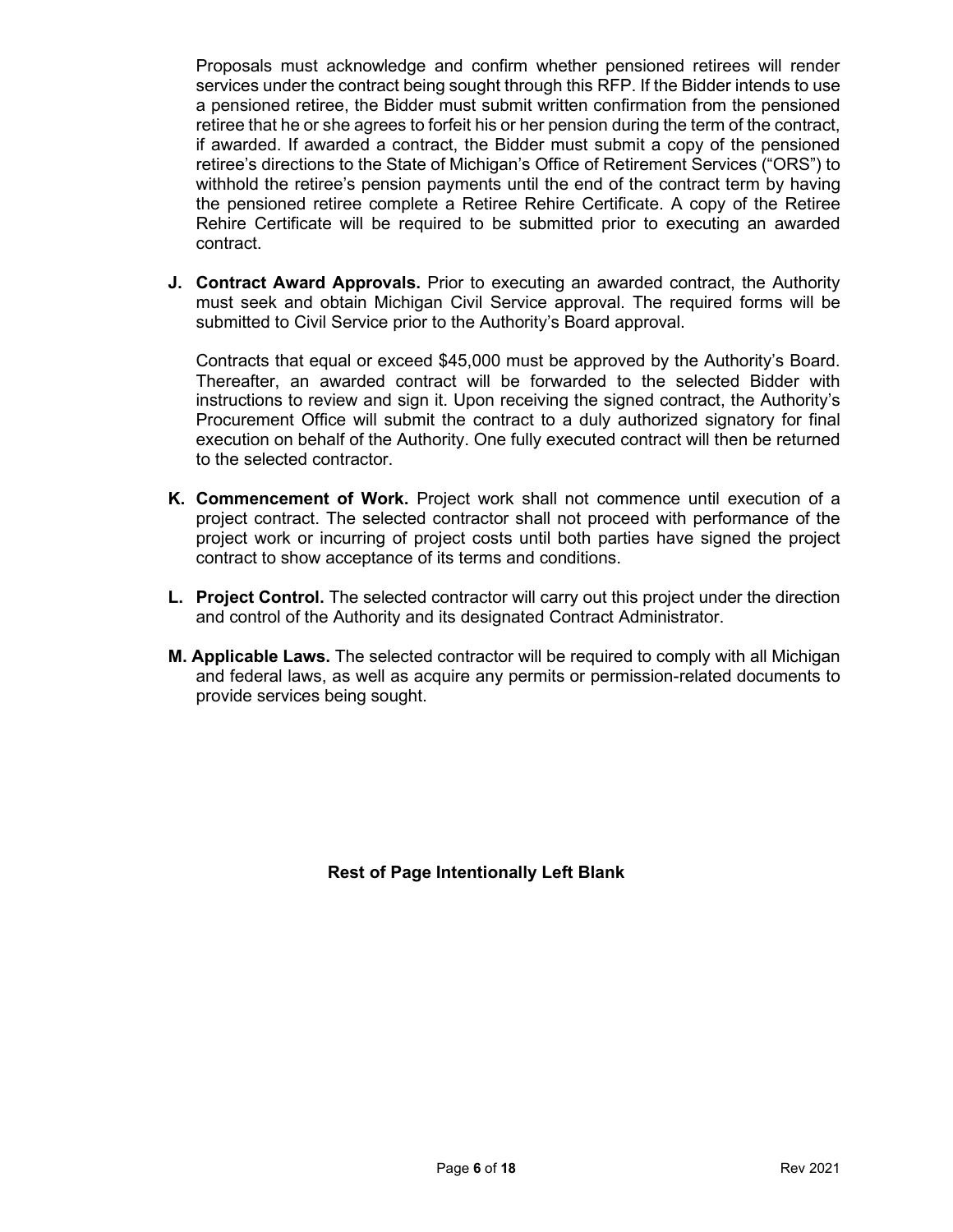## **EXHIBIT B**

#### **SUBMISSION & SELECTION**

#### **I. Submission of Questions**

- To ensure a fair and impartial process, the Authority's Procurement Office will *only* address on time and properly submitted questions.
- Phone calls involving the RFP or related questions will not be accepted. Firms submitting bids shall not contact any Board members or Authority staff.
- All questions and answers related to this RFP will be supplied to Bidders that submitted questions, and/or to organizations providing the Procurement Office with notification of intent to submit a proposal.
- **A. Due Date.** Submit all questions regarding the RFP via email by **October 14, 2021** at **4 p.m.** Eastern Time (Detroit). Submissions received at 4:01 p.m. are considered late and will not be considered further.

Responses to properly submitted questions will be posted on or around **October 18, 2021**. The Authority will hold no other question sessions or bidder's conferences.

**B. Delivery of Proposal.** Address questions using the subject line *Questions for Market Study RFP* to:

## **MSHDA-Procurement@michigan.gov**

*Confirmation of Delivery.* The Procurement Office will verify receipt of email and questions to the Bidder within 24 hours. If Bidder has not received verification, the Bidder should verify the email address provided above (i.e., no spaces; hyphen between "MSHDA" and "Procurement") and resubmit an email asking for verification.

#### **II. Submission of Proposal**

- Submitted proposals must respond to and address the tasks, activities, listed requirements and questions outlined in the Scope of Work of this RFP and its attached and incorporated exhibits.
- The Authority shall not be liable for any costs that a Bidder may incur while preparing a proposal.
- The Authority shall not be liable for any costs that a Bidder may incur prior to the complete execution of a contract.
- If the Authority enters into a contract, the Authority's consideration (payment) shall be limited to the term of the contract.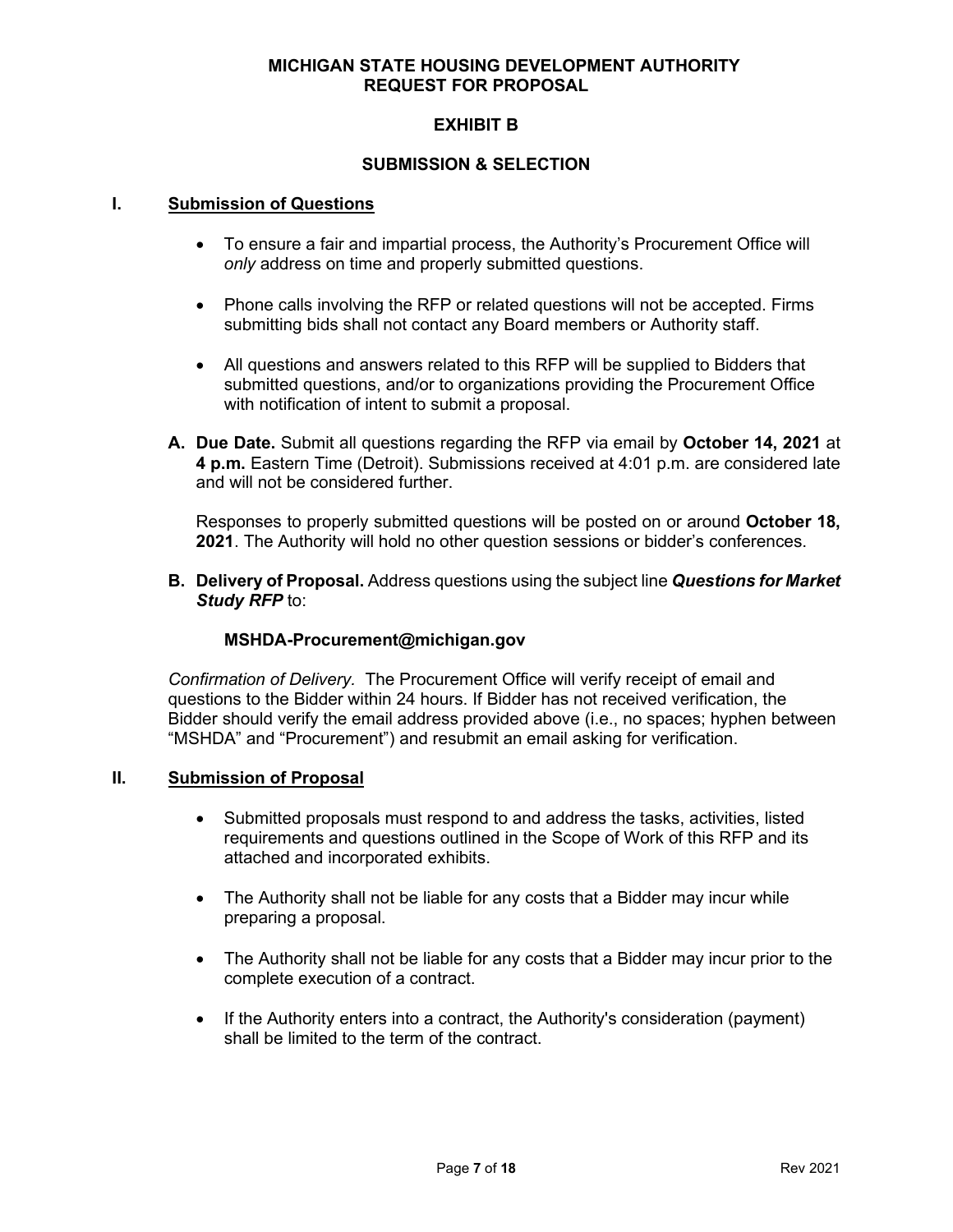- **A. Due Date.** Proposals responding to this RFP are due **October 28, 2021** at **4 p.m.** Eastern Time (Detroit). Submissions received at 4:01 p.m. are considered late and will not be considered further.
- **B. Originals and Copies.** Submit **one (1) .pdf** version of a proposal via email outlining how the Bidder will provide the activities / services described in the Scope of Work.
- **C. Delivery of Proposal.** Direct all deliveries to:

#### **MSHDA-Procurement@michigan.gov**

*Confirmation of Delivery.* The Procurement Office will verify receipt of email and proposal to the Bidder within 24 hours. If Bidder has not received verification, the Bidder should verify the email address provided above (i.e., no spaces; hyphen between "MSHDA" and "Procurement") and resubmit an email asking for verification.

#### **III. Selection of Proposal**

The selection of a proposal shall be subject to a review by the Authority's Legal Affairs Division concerning conflicts of interest and/or participation in Authority programs by the Bidder, its officers, employees, subcontractors or independent contractors.

**A. Selection Criteria.** The Authority will select the proposal based on Selection Criteria listed below. The proposal must score a minimum of 80 points to be eligible to be awarded a contract.

|    | Total Possible Points:                                                              | 100 Points    |
|----|-------------------------------------------------------------------------------------|---------------|
|    | Capacity available to perform services                                              | (10 Points)   |
| 3. | Quality of submitted work sample<br>(Reference Exhibit E - Market Study Guidelines) | (50 Points)   |
| 2. | Clarity and completeness of proposal                                                | $(20$ Points) |
| 1. | Experience, education and/or certification                                          | (20 Points)   |

*Note:* The Authority will utilize all Bidder information to determine the best value for the services sought, and is not obligated to accept the lowest price proposal.

- **B. Proposal Selection.** The Authority's review may take up to four weeks after the closing date for submitting proposals. The Authority anticipates notifying the selected contractor on or about November 30, 2021 via e-mail and posting on the Authority's website; however, the selection and final notice of award will be contingent on approval by the Michigan Civil Service Commission and the Authority's Board.
- **C. Cancellation of Selected Proposal.** The selection of a proposal by the Authority may be cancelled at any time prior to the complete execution of a contract. If the Authority cancels its selection of a proposal, the Authority may repost this or a similar RFP and re-seek proposals.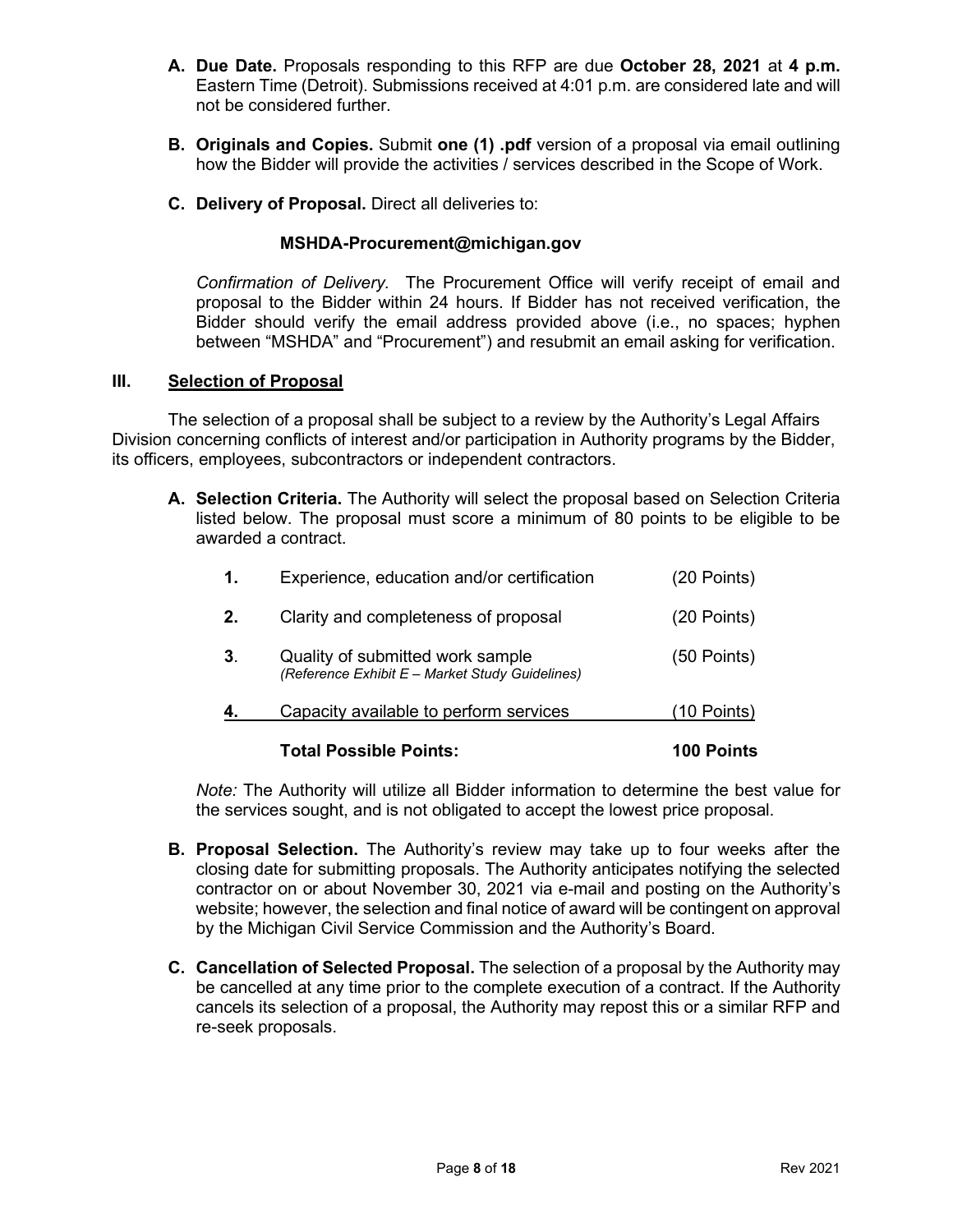## **EXHIBIT C**

#### **PROPOSAL FORMAT**

#### **I. Overview**

- Proposals must be submitted in the format described in this Exhibit C as outlined below.
- There should be no attachments, enclosures or exhibits other than those considered by the Bidder to be essential to a complete understanding of the proposal.
- Each section must be clearly identified with appropriate headings and/or table of contents.
- The proposal should be clear, accurate, and complete, with sufficient detail to enable the Authority to evaluate the services and methods proposed.

#### **II. Headers and Contents**

Proposals not including requested information may be viewed by the Authority as nonresponsive and not considered further. Bidders are strongly encouraged to review their proposals prior to submission to ensure that all requested information is included.

#### **A. Company Background Information.**

- **1.** Legal business name and address.
	- [Name] [Street Address] [City, State, Zip] [Phone Number] [Website address]
- **2.** The type of entity (e.g., Michigan corporation, Michigan nonprofit corporation, Michigan limited liability company, foreign).

*Note*: Prior to contract execution, the selected contractor will be required to provide proof of authorization to conduct business in the State of Michigan.

- **3.** Any applicable "Doing Business As" names.
- **4.** Any branch office, or name and address of registered agent, if applicable.
- **5.** Legal business name of any applicable parent company, and its address.
- **6.** State your business is incorporated in.
- **7.** Number of years in business and number of employees.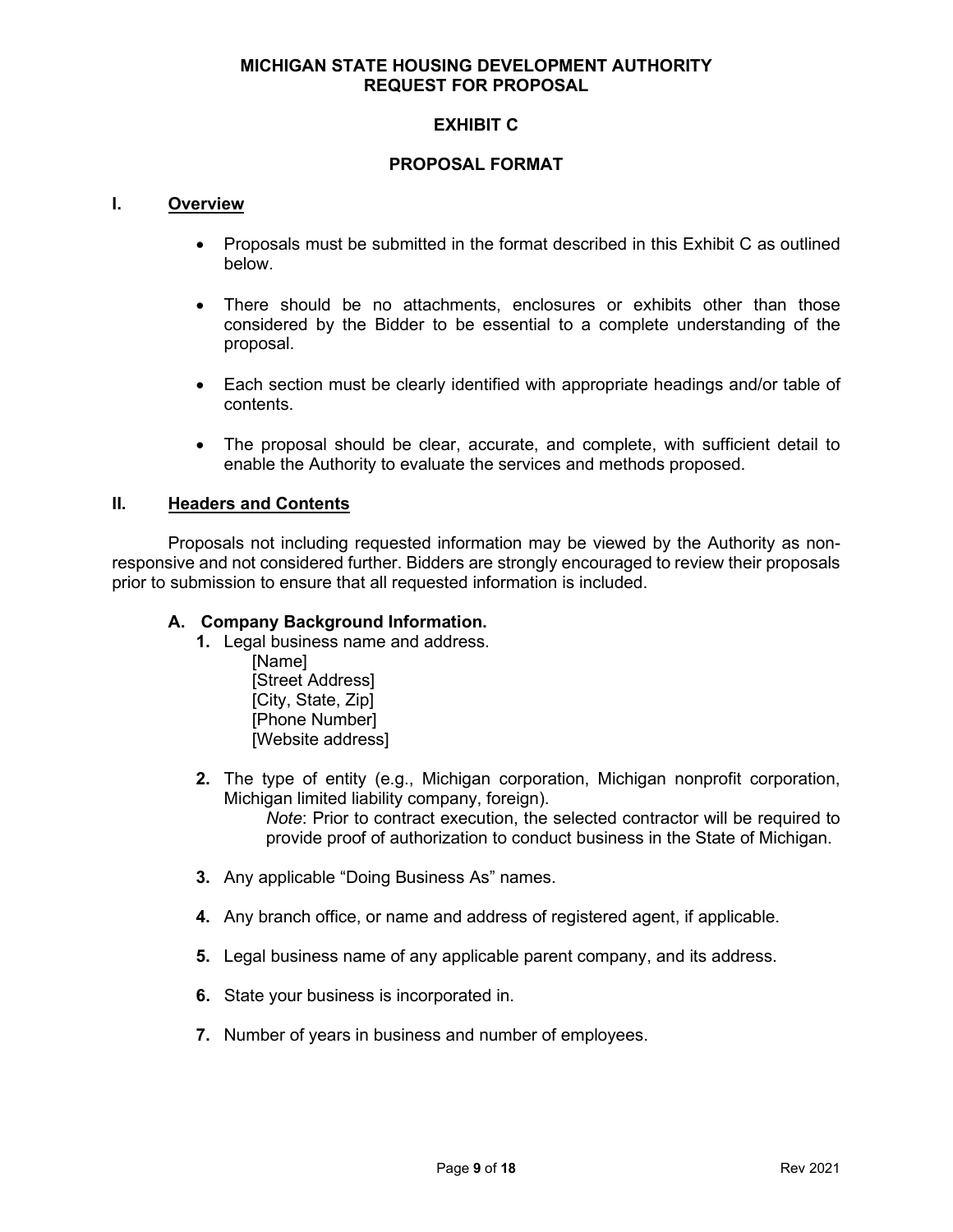**8.** Has there been a recent change in the organizational structure (e.g., management team) or a change of control (merger or acquisition)?

(Yes / No)

If Yes, why and how has it affected your company?

**9.** Has your company ever been debarred, suspended, or otherwise disqualified from bidding, proposing, or contracting with any governmental entity, including the State?

(Yes / No)

If Yes, provide the date, governmental entity, and details surrounding the action.

**10.** Has your company ever been sued by the State of Michigan?

(Yes / No)

If Yes, provide the date, case caption, case number, and identify the court that the case was filed in.

**11.** Has your company ever sued the State of Michigan?

(Yes /No)

If Yes, provide the date, case caption, case number, and identify court that case was filed in.

**12.** Within the past five (5) years, has your company defaulted on a government contract, or been terminated for cause by any governmental entity, including the State?

(Yes / No)

If Yes, provide the date of action, contracting entity, type of contract, and details surrounding the termination or default.

**13.** Within the past five (5) years, has your company defaulted on a contract or been terminated for cause by any private entity in which similar service or products were being provided by your company?

(Yes / No)

If Yes, provide the date of action, contracting entity, type of contract, and details surrounding the termination or default.

**14.** Does your company have experience working with the State of Michigan? (Yes / No)

If Yes, please provide a list (including the contract number) of the contracts you hold or have held with the State for the last 10 years.

- **B. Management and Personnel.** Answer/Address the following:
	- **1. Authorized Signatory**. The Bidder must clearly identify the name and title of an official authorized to commit the Bidder to the terms and conditions of the proposal.
		- **a.** Provide any resolution(s) authorizing the designated official as an approved signatory.
		- **b.** Proposal must include the statement of bid commitment, see Section H below, signed by the approved signatory.
	- **2. Officer and Management Summary.** Identify manager(s) and/or officer(s) who will manage the contract if it is awarded: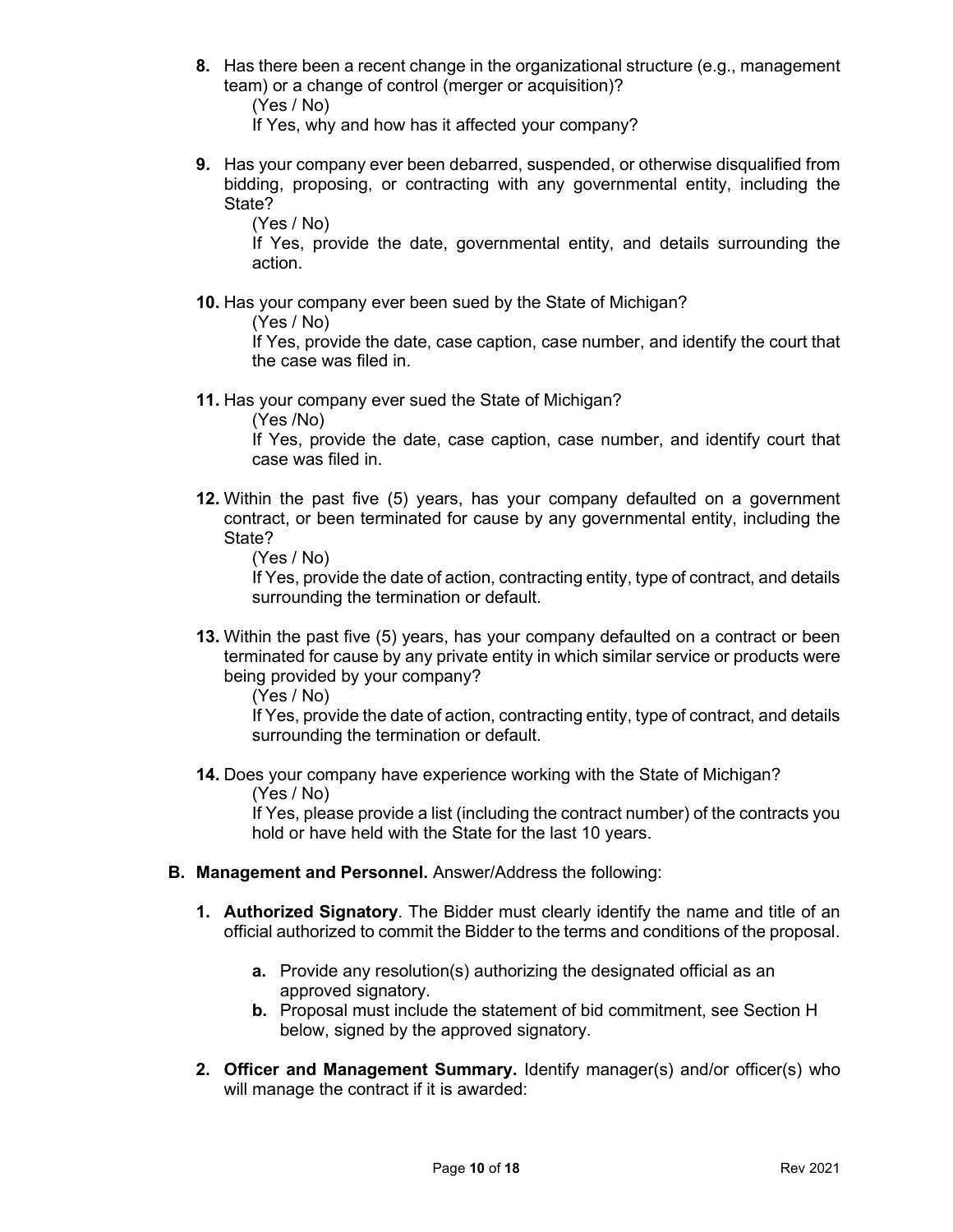- **a.** Provide current contact information including the manager/officer name, title, mailing address, email address, and phone and fax numbers.
- **b.** Provide their resumes or CVs.
- **c.** List their responsibilities and the specific tasks each assigned officer/manager will carry out and the anticipated time frames for each task.
- **3. Personnel Summary.** Identify proposed key project personnel, including job titles, responsible for performing the activities / services described in the Scope of Work.
- **4. Submit a Certificate Verifying Project Personnel**. The form is found in Exhibit D, attached and incorporated into this RFP.
	- **a.** Confirm Whether Any Assigned Personnel Receive Pension Payments from the State of Michigan. Review Exhibit A, Section I.I above for important information regarding Pensioned Retirees.

## **C. Experience.**

- **1. Prior Experience of Bidder**. Indicate prior experience of your organization that you consider relevant to the successful accomplishment of the work described in this RFP.
	- **a.** Include sufficient detail to demonstrate the relevance of such experience.
	- **b.** Include descriptions of qualifying experience, including project descriptions, costs, and start/end dates of projects successfully completed.
	- **c.** Include the name, address, and telephone number of the responsible official of the client organization who may be contacted.
	- **d.** The Authority has identified the following qualifications that it believes are necessary for the successful performance and completion of the services described in the Scope of Work:
		- **i.** Experience analyzing affordable rental housing markets in Michigan;<br>**ii.** Experience understanding & applying Authority housing programs:
		- Experience understanding & applying Authority housing programs;
		- **iii.** Experience conducting and interpreting statistical analysis of demographic, economic and other trends; and
		- **iv.** Past experience, education and professional affiliations that contribute to the ability to complete the work described in this RFP.
- **2. Experience of Proposed Personnel Assigned to Provide Services.** The proposal should describe the education and experience of the personnel who will be assigned to provide the proposed services, including managers who may oversee work of personnel.
- **3. Examples of Work.** The following example of recent work shall be submitted with the Bidder's proposal:
	- **a.** A previously completed Market Study for Rental Housing
- **4. Professional References.** Include professional references who can provide information regarding the Bidder's prior past performance.
- **5. Additional Information and Comments.** Include any other information that is believed to be pertinent but not specifically asked for elsewhere.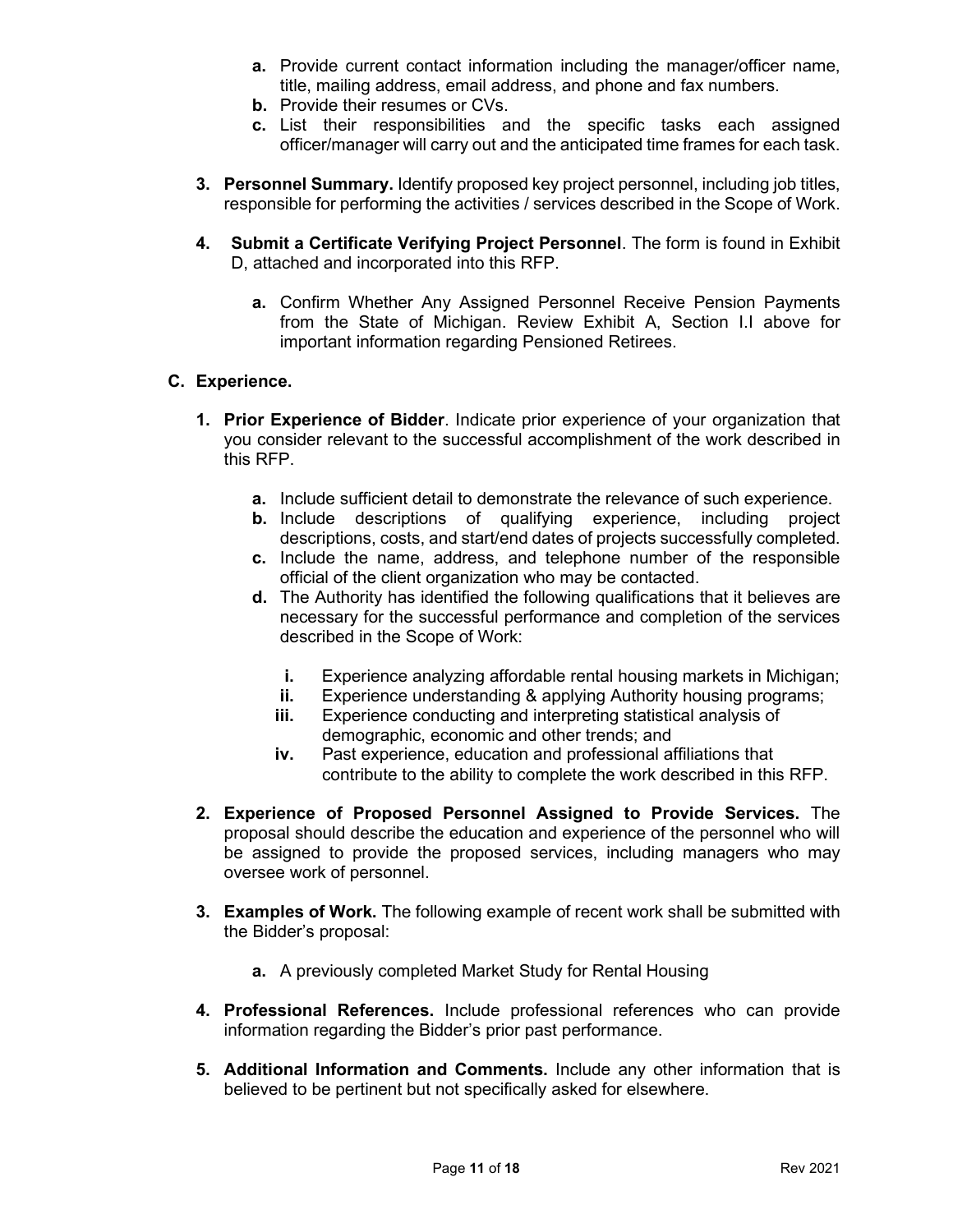## **D. Proposed Services.**

- **1. How Services Will be Rendered.** Address and describe the process used to render the services and how the services will be rendered. This should be an overview of the methodology to be used, based on staff and time frames, to meet the project scope of work and complete the required services within the time frame of the project.
- **2. Use of Subcontractors.** If any work will be subcontracted, describe the following:
	- **a.** Work that will be subcontracted.
	- **b.** The process used to select the subcontractors.
	- **c.** The subcontractor's experience and expertise.
	- **d.** The names of the firms/individual(s) who will perform the subcontracted work.
	- **e.** How quality of service will be monitored and ensured.
- **3. Standards.** Describe or address the following:
	- **a.** The standards that the services will satisfy. (If standards of a professional association will be followed, identify the standards and the association.)
	- **b.** How quality of service will be monitored and ensured.
	- **c.** Whether "best practices" will be followed. (If applicable, identify the organization and/or document establishing such standards.)
- **4. Security of Data.** If the services to be rendered require the collection and/or use of confidential and/or personal data, confirm the following:
	- **a.** Has your organization established and used a policy to address the security of paper and electronic data?

(Yes / No)

If No, explain how your organization addresses the security of paper and electronic data.

*(Note: Please do not submit a copy of your security policy.)* 

**b.** Does your policy address the removal of confidential and/or personal data from storage media? (For example, does your firm's policy include the removal or "wiping" of data from hard drives when a computer is no longer used?) (Yes / No)

If No, explain how your organization handles confidential and/or personal data.

- **5. Copyrighted Materials.** Acknowledge and/or confirm the following:
	- **a.** You agree that any and all products produced as a result of this contract shall be the property of the Authority.
	- **b.** You agree that the Authority shall (a) hold a copyright on all materials or products produced under the contract and (b) be allowed to file for a copyright with the United States Copyright Office.
	- **c.** You acknowledge that submitted documents will not contain in part or whole copyrighted materials.

## **E. Price Proposal & Budget**

**1. Price Proposal.** All rates quoted in proposals submitted in response to this RFP will be a firm fixed price for the duration of the contract. No price changes will be permitted.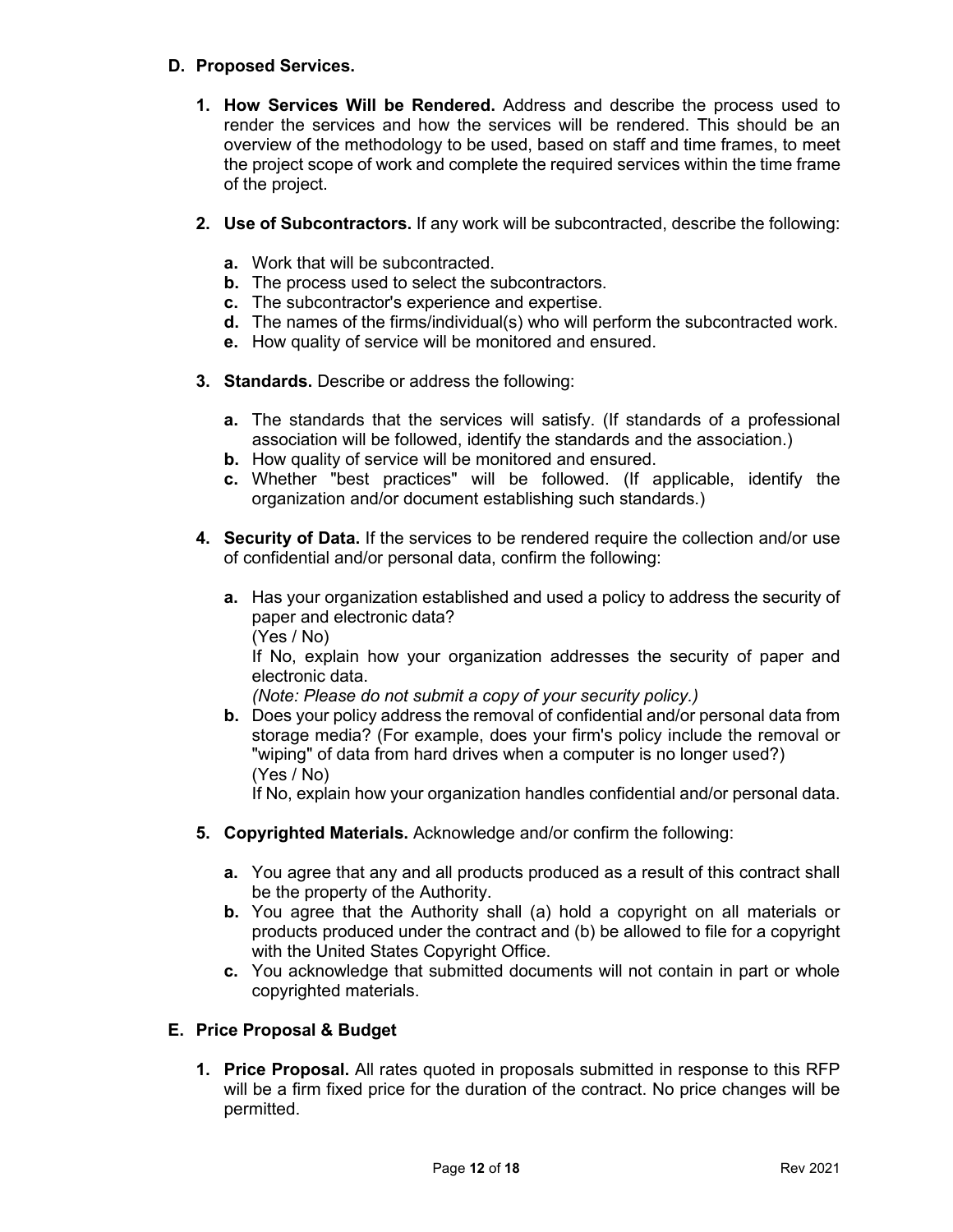**Proposals should reflect per diem rates in effect at the time of proposal submission.** State per diem rates are subject to change during the term of an awarded contract. Current travel information can be found here: [https://www.michigan.gov/dtmb/0,5552,7-358-82548\\_13132---,00.html](https://www.michigan.gov/dtmb/0,5552,7-358-82548_13132---,00.html)

By submitting the bid, the Bidder acknowledges that it bears the risk that its expenses may exceed the proposed amount.

- **2. Budget.** Include in the proposal a line-item budget identifying all expenses related to the work to be performed. By submitting the bid, the Bidder acknowledges that it bears the risk that its expenses may exceed the proposed amount. The budget should include applicable items, which may include the following:
	- **a.** Staff costs broken down by each individual staff person. Include # of hours, per hour rate, and work assignment.
	- **b.** Lodging costs (based on State of Michigan per diem rates). Description should include when and why lodging is needed.
	- **c.** Meal costs (based on State of Michigan per diem rates). Description should include when and why meals are needed.
	- **d.** Transportation costs (based on standard State of Michigan mileage rate). Description should include type and reason for transportation cost.
	- **e.** Costs of supplies and materials. Description should include items to be purchased and reason for purchase.
	- **f.** Other direct costs. Description should include items to be purchased and reason for purchase.
	- **g.** Total Budget.
- **F. Schedule/Timeline.** Bids must include a schedule for delivery of services set forth in the Scope of Work, and cite the proposed deadlines for completing the tasks within the Scope of Work.

Include a timetable indicating how the project will be scheduled.

| <b>Completed Service/Project Components</b> |  |  |  | <b>Estimated Completion Dates</b> |  |  |
|---------------------------------------------|--|--|--|-----------------------------------|--|--|
| <b>Full Market Study</b>                    |  |  |  |                                   |  |  |
| Reduced Scope Market Study and an           |  |  |  |                                   |  |  |
| Updated Market Study                        |  |  |  |                                   |  |  |
|                                             |  |  |  |                                   |  |  |

## **G. Disclosures.**

- **1. Interests in Authority Programs.** Authority programs include, but are not limited to, the Housing Voucher Program, any loans where the Authority is the lender, and any grants made by or administered by the Authority.
	- **a.** Does the Bidder, its officers, board members, and employees respectively, have any interests in Authority programs? (Yes / No)

If Yes, please provide their name, title, and the Authority program for which the interests exist.

**b.** If the Bidder intends to use independent contractors or subcontractors to render services, do the independent contractors or subcontractors and their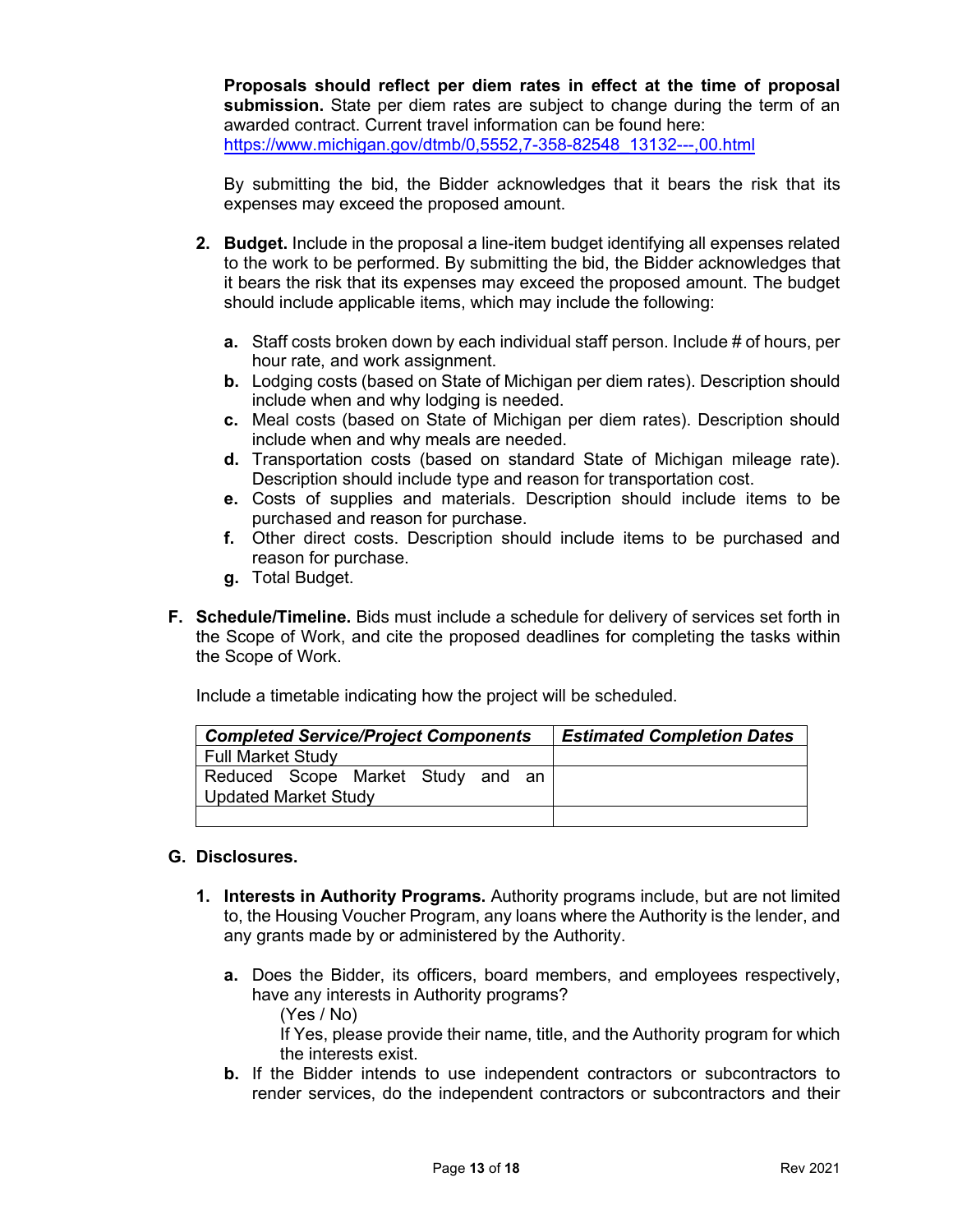officers, board members, and employees respectively, have any interests in Authority programs?

(Yes / No)

If Yes, please provide their name, title, and the Authority program for which the interests exist.

- **2. Potential Conflicts of Interests.** Potential conflicts of interest may arise from the Bidder's officers, employees, members, board members, independent contractors or subcontractors the Bidder will use to render services, if the organization enters into a contract with the Authority.
	- **a.** Is the Bidder currently under contract and/or been awarded a grant from the Authority?

(Yes / No)

If Yes, please confirm whether any potential conflict of interest will exist if the Authority enters into a contract with the Bidder.

**b.** Does the Bidder, its officers, board members, and employees, hold a position with another entity that may be under contract or receiving a grant from the Authority?

(Yes / No)

If Yes, include an organizational chart from each entity under contract or awarded a grant from the Authority in which the Bidder or project personnel holds a position. Include each employee's position and title within the entity. In addition, indicate whether the Bidder or the project personnel is responsible for making financial decisions in his/her capacity and what measures have been implemented to ensure that funds are not comingled.

#### **THE AUTHORITY RESERVES THE RIGHT TO DEEM A BID NON-RESPONSIVE FOR FAILURE TO DISCLOSE A POTENTIAL CONFLICT OF INTEREST.**

## **3. Family Members Who Work for Authority.**

**a.** Does the Bidder, its officers, board members, and employees respectively, have family members who work for the Authority?

(Yes / No)

If Yes, please provide their name and the name of the family member currently employed at the Authority.

## **Rest of Page Intentionally Left Blank**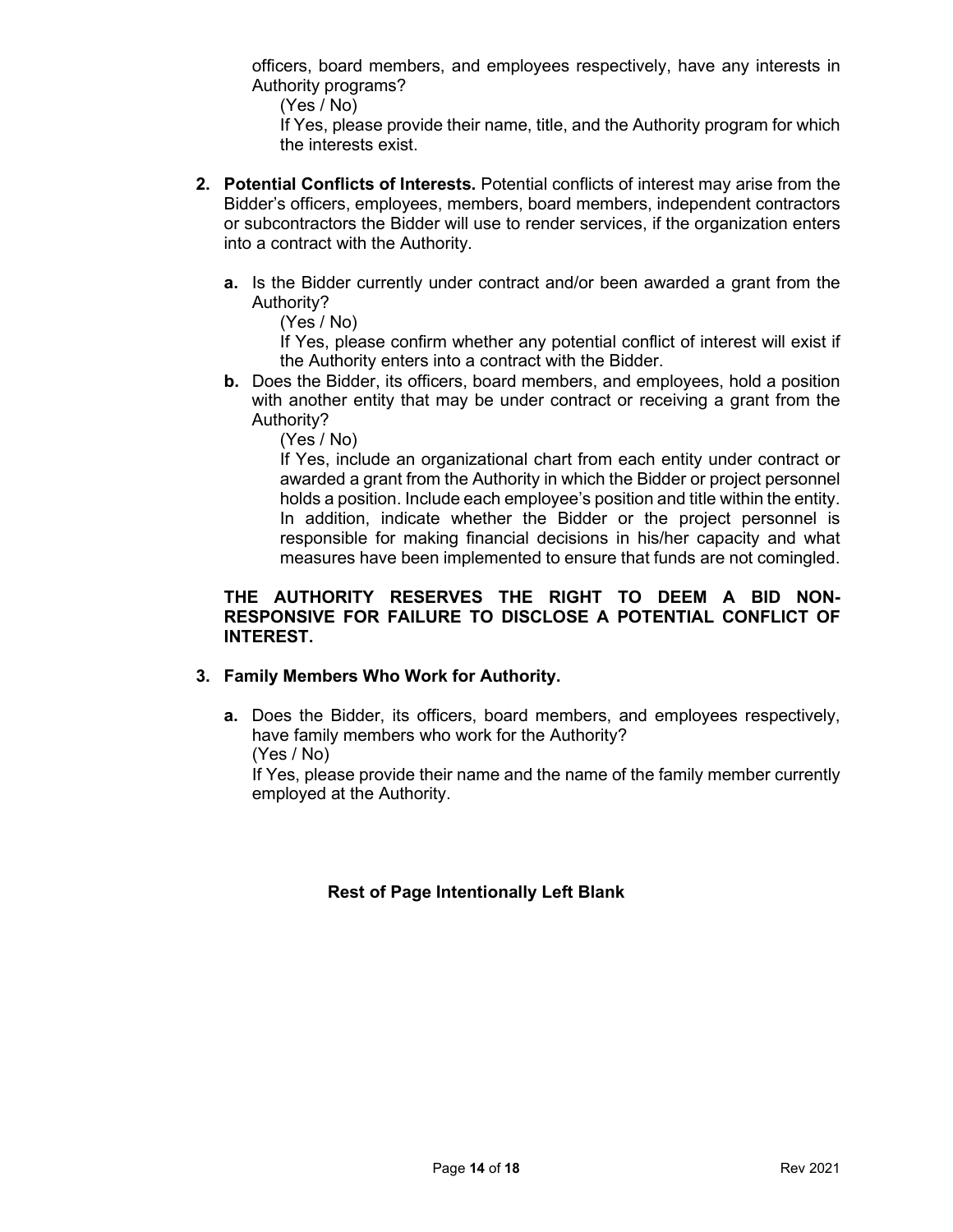**H. Signature Clause to be Signed by Bidder's Authorized Signatory.** Insert into the proposal and have the authorized signatory sign the following signature clause at the end of the proposal:

**I confirm that I have submitted this proposal on behalf of** 

*\_\_\_\_\_\_* **in response to the Michigan State Housing Development Authority's Request for Proposals for** *Affordable Housing Market Studies***.**

**I also confirm that I have read and understand the Authority's indemnification, copyright, data security and insurance requirements.** 

**By:\_\_\_\_\_\_\_\_\_\_\_\_\_\_\_\_\_\_\_\_\_\_\_\_\_\_\_\_\_\_\_\_\_\_\_\_\_\_\_\_\_**

**Its:** 

**Date:\_\_\_\_\_\_\_\_\_\_\_\_\_\_\_\_\_\_\_\_\_\_\_\_\_\_\_\_\_\_\_\_\_\_\_\_\_\_\_**

**Rest of Page Intentionally Left Blank**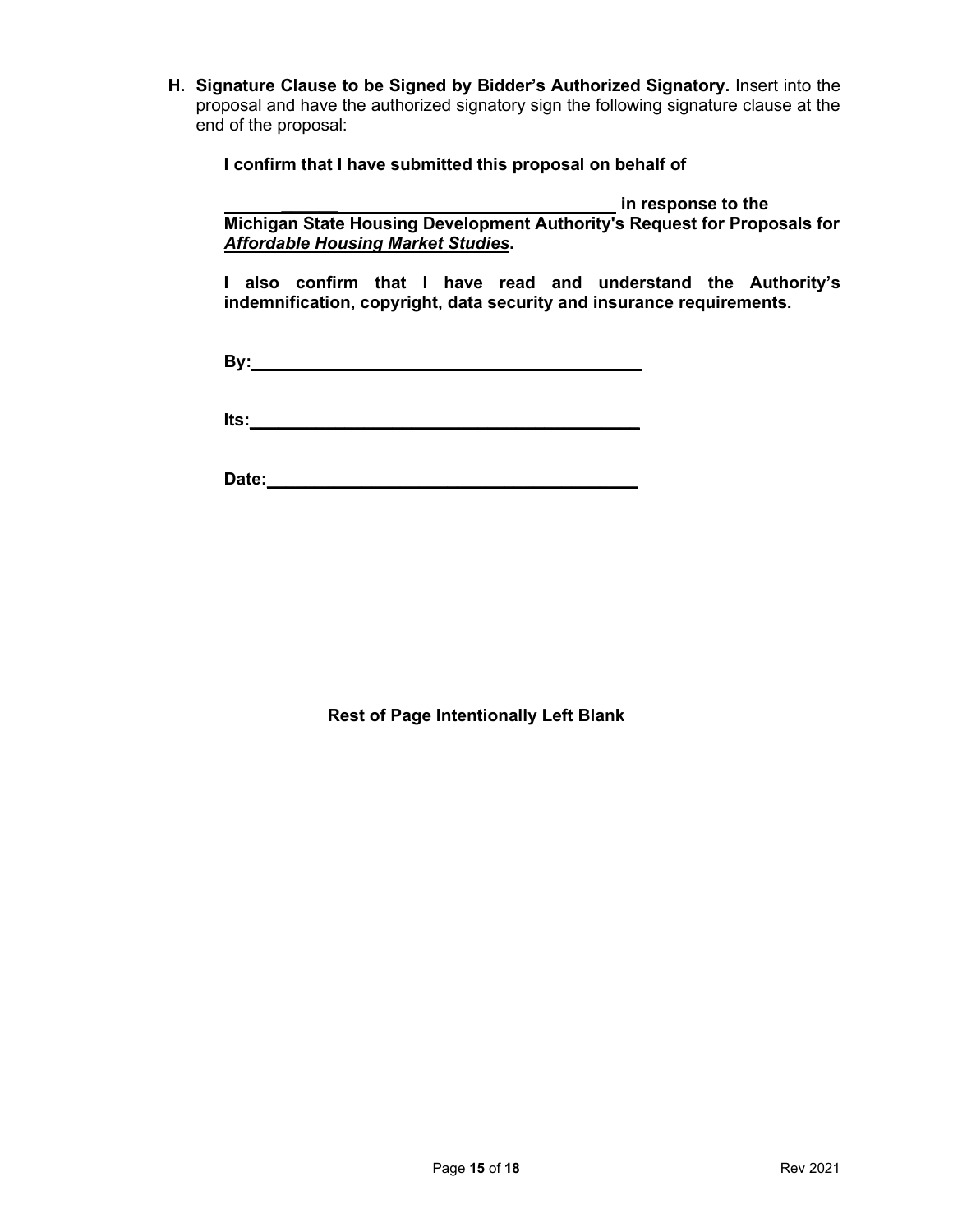## **EXHIBIT D**

## **PROJECT PERSONNEL**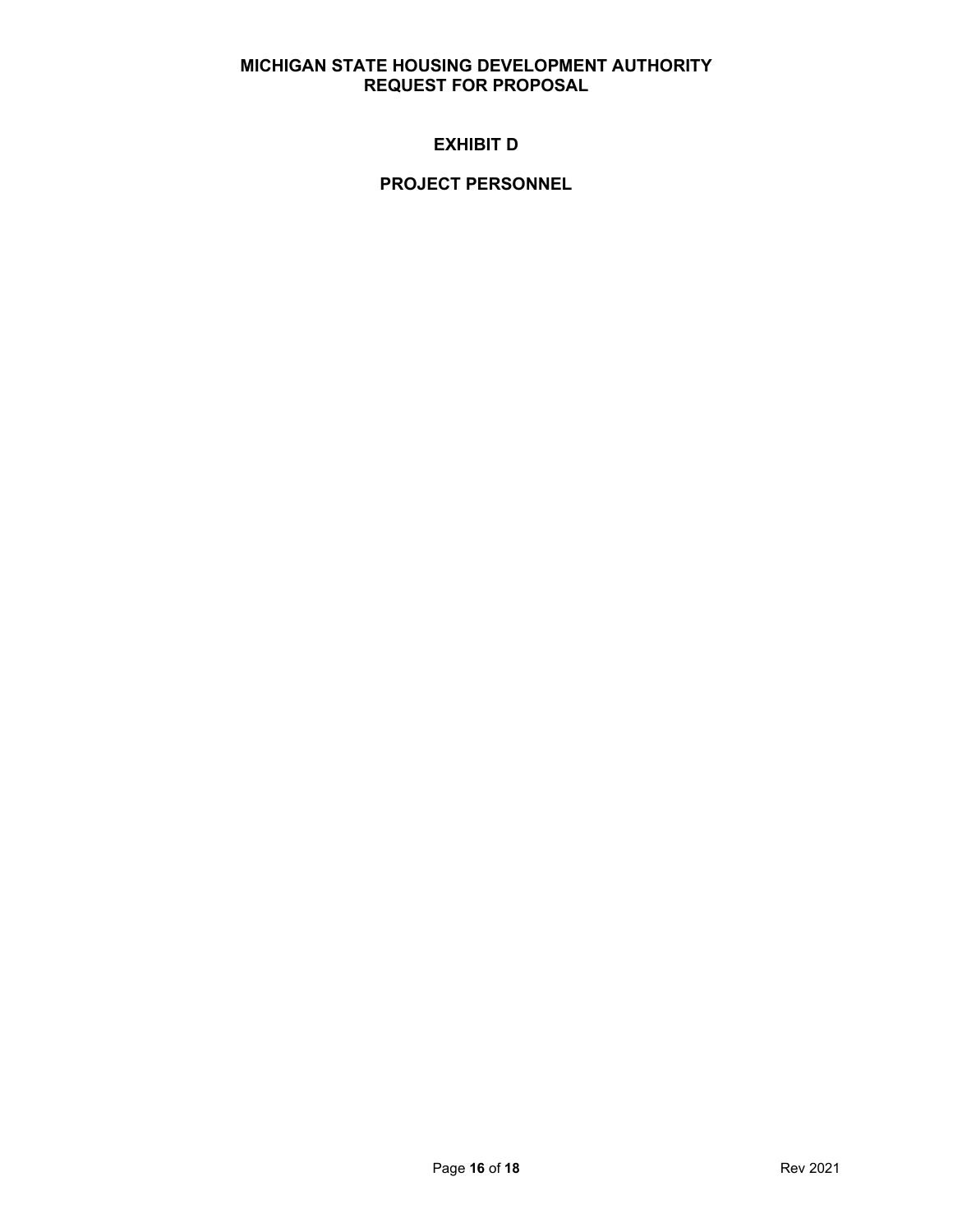#### **CERTIFICATE VERIFYING PROJECT PERSONNEL OF THE CONTRACTOR/SUBCONTRACTOR**

The Contractor/Subcontractor acknowledges that the following personnel are Project Personnel of the Contractor/Subcontractor:

| (1)  |                                                                                                                                                                                                                                |  |
|------|--------------------------------------------------------------------------------------------------------------------------------------------------------------------------------------------------------------------------------|--|
|      |                                                                                                                                                                                                                                |  |
|      | Title with Contractor/Subcontractor <b>Contractor</b>                                                                                                                                                                          |  |
|      | Is this person a retiree who receives a pension from the Michigan State Employees                                                                                                                                              |  |
| (2)  | Name<br>(Print or type name above line)                                                                                                                                                                                        |  |
|      |                                                                                                                                                                                                                                |  |
|      | Is the person a retiree who receives a pension from the Michigan State Employees                                                                                                                                               |  |
| (3)  |                                                                                                                                                                                                                                |  |
|      |                                                                                                                                                                                                                                |  |
|      | Is the person a retiree who receives a pension from the Michigan State Employees                                                                                                                                               |  |
|      | Name of Signatory for Contractor/Subcontractor:                                                                                                                                                                                |  |
|      |                                                                                                                                                                                                                                |  |
|      |                                                                                                                                                                                                                                |  |
| lts: |                                                                                                                                                                                                                                |  |
|      |                                                                                                                                                                                                                                |  |
|      | Federal Identification Number: University of the Contract of the Contract of the Contract of the Contract of the Contract of the Contract of the Contract of the Contract of the Contract of the Contract of the Contract of t |  |
|      | Pensioned Retirees (2007, MCL 38.68) (12/7/07 Rev)                                                                                                                                                                             |  |